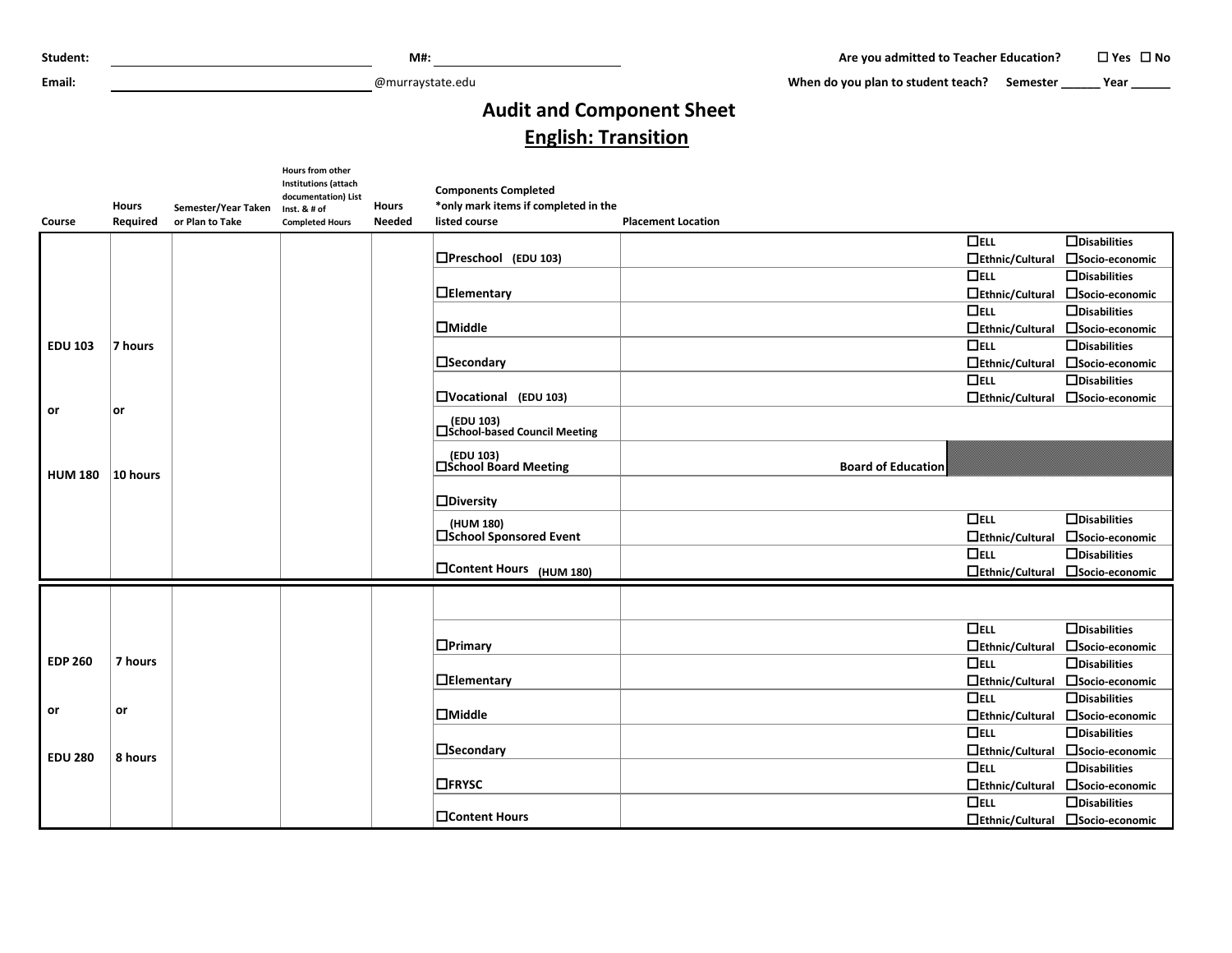|                                           | <b>Hours</b> | Semester/Year Taken | <b>Hours from other</b><br><b>Institutions (attach</b><br>documentation) List<br>Inst. $8#$ of | <b>Hours</b>  | <b>Components Completed</b><br>*only mark items if completed in the |                           |                        |                                  |
|-------------------------------------------|--------------|---------------------|------------------------------------------------------------------------------------------------|---------------|---------------------------------------------------------------------|---------------------------|------------------------|----------------------------------|
| Course                                    | Required     | or Plan to Take     | <b>Completed Hours</b>                                                                         | <b>Needed</b> | listed course                                                       | <b>Placement Location</b> |                        |                                  |
| <b>EDU 403</b>                            | 3 hours      |                     |                                                                                                |               | □School-Based Council Meeting                                       |                           |                        |                                  |
| (not offered after F18)                   |              |                     |                                                                                                |               | □School Board Meeting                                               | <b>Board of Education</b> |                        |                                  |
| <b>EDU 405</b><br>(not offered after F18) | 2 hours      |                     |                                                                                                |               | $\square$ PLC                                                       |                           |                        |                                  |
|                                           |              |                     |                                                                                                |               |                                                                     |                           | $\Box$ ELL             | $\Box$ Disabilities              |
|                                           |              |                     |                                                                                                |               | □Diversity (SED 300)                                                |                           | □Ethnic/Cultural       | □Socio-economic                  |
|                                           |              |                     |                                                                                                |               |                                                                     |                           |                        |                                  |
|                                           |              |                     |                                                                                                |               | $\Box$ FRYSC (SED 300)                                              |                           |                        |                                  |
| <b>SED 300</b>                            | 7 hours      |                     |                                                                                                |               |                                                                     |                           | $\Box$ ELL             | $\Box$ Disabilities              |
|                                           |              |                     |                                                                                                |               | $\Box$ Co-teaching (HUM 380)                                        |                           | $\Box$ Ethnic/Cultural | □Socio-economic                  |
|                                           |              |                     |                                                                                                |               |                                                                     |                           | $\Box$ ELL             | $\Box$ Disabilities              |
| or                                        | or           |                     |                                                                                                |               | □Tutor RTI (HUM 380)                                                |                           | $\Box$ Ethnic/Cultural | □Socio-economic                  |
|                                           |              |                     |                                                                                                |               |                                                                     |                           | $\Box$ ELL             | $\Box$ Disabilities              |
| <b>HUM 380</b>                            | 10 hours     |                     |                                                                                                |               | $\Box$ PLC (HUM 380)                                                |                           | $\Box$ Ethnic/Cultural | □Socio-economic                  |
|                                           |              |                     |                                                                                                |               |                                                                     |                           | $\Box$ ELL             | $\Box$ Disabilities              |
|                                           |              |                     |                                                                                                |               | □Assist Teachers (HUM 380)                                          |                           | $\Box$ Ethnic/Cultural | □Socio-economic                  |
|                                           |              |                     |                                                                                                |               |                                                                     |                           | $\Box$ ELL             | $\Box$ Disabilities              |
|                                           |              |                     |                                                                                                |               | (HUM 380)<br>$\Box$ Teach small/large groups                        |                           | $\Box$ Ethnic/Cultural | □Socio-economic                  |
|                                           |              |                     |                                                                                                |               |                                                                     |                           | $\Box$ ELL             | $\Box$ Disabilities              |
| <b>ENG 329</b>                            | 3 hours      |                     |                                                                                                |               | □Observe/Assist                                                     |                           |                        | □Ethnic/Cultural □Socio-economic |